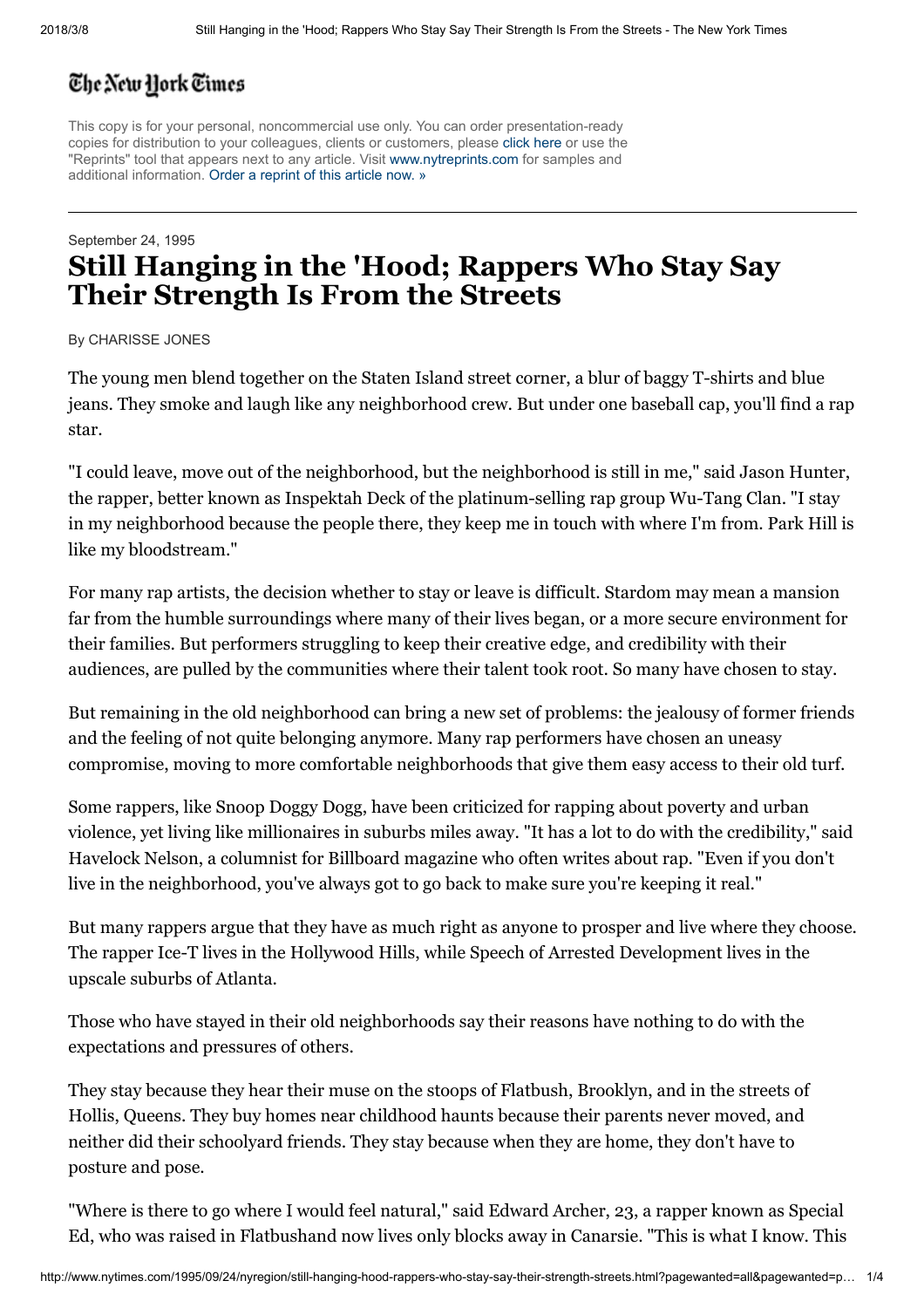is what I was raised around. I don't feel the need to go somewhere else, feel uncomfortable and have to start all over again."

Mr. Archer, 23, has rapped on the soundtrack of Spike Lee's "Crooklyn" and appeared on "The Cosby Show." But he chose to open his recording studio in Brooklyn. And he bought an apartment five minutes from the house where he was raised.

On a recent Tuesday afternoon, Church Avenue pulsated with the thump of dance hall reggae. But when Mr. Archer was a teen-ager, hip-hop was the siren call. He answered, rapping on the steps, in the hallways, in the park. At 16, he had his first hit record, called "I Got It Made."

When he tells his memories to a stranger, rhymes mingle with recollections of stickball and cheese doodles, sweet girls and passers-by, floating by his parents' house as they exited the No. 2 train.

People often ask why he has stayed.. Occasionally, he even asks himself, "late at night, when I'm driving and I'm just looking at the environment."

Then he remembers. "There might be better scenery" somewhere else, he said. "But it doesn't outweigh staying, because my foundation and my people are here."

Still, Mr. Archer admitted, he is not the fellow he used to be. Age and musical success have opened his eyes. Yet, as much as he has changed, the neighborhood has stayed the same, and sometimes he is reminded of the chasm.

"I'm not really concerned with the hangout policy of the 'hood," he said. "And that's a problem a lot of kids have. They feel they owe something to the corner. You owe something to yourself."

But many people feel that stars who come from poor and working-class communities do owe something to the neighborhoods that spawned them.

Joseph Simmons, 30, stayed near his old Queens neighborhood, and he says it was not to be a role model. But he knows he is one, not only to younger rappers, but also to the children of Hollis, the working-class neighborhood where he grew up, and his group, Run-D.M.C., was born.

Mr. Simmons, 30, recently moved with his wife and four children to Jamaica Estates, an uppermiddle-class community less than a mile from Hollis. "I can drive down the street, pass a little boy and he says, 'There goes Run, and he's from Hollis, and he's still here.' They can feel they can achieve the same goals. It doesn't seem out of reach."

Mr. Simmons, an ordained minister, is on Hollis Avenue most days, driving his Mercedes-Benz to the hardware store, taking his children to school, joining friends for a game of basketball.

The neighborhood was, and is, his inspiration. "What you saw in Run-D.M.C. was what Hollis brought out," said Mr. Simmons, whose group became the first internationally known rap superstars. "The hats, the sneakers: the image was hard. That's what Hollis made."

Some may question the merits of teen-agers looking up to rap idols, trying to attain something as elusive as stardom. But, the rapper Craig Mack said, "I'd rather hear somebody say they want to be a rapper than a drug dealer."

Last year, Mr. Mack, 25, had one of the biggest hits of the year, "Flava in Ya Ear." But a hit record does not necessarily mean instant wealth. For now, he lives with his wife and 1-year-old son in a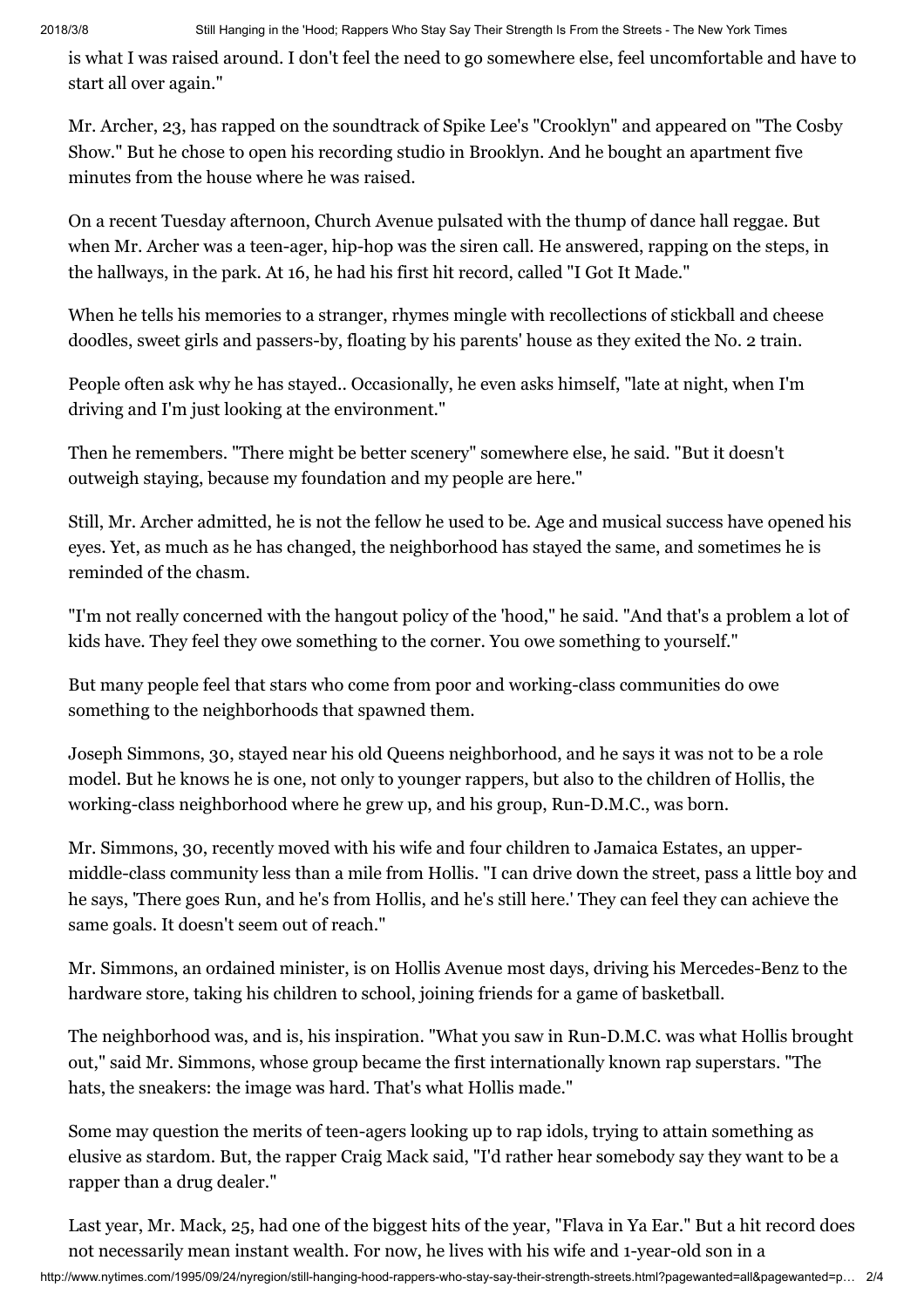2018/3/8 Still Hanging in the 'Hood; Rappers Who Stay Say Their Strength Is From the Streets - The New York Times

comfortable, modest town house a few miles from his childhood home in Brentwood, L.I.

There are some rappers who want to move farther. "I used to feel like staying in the 'hood was keeping it real," said the Notorious B.I.G., perhaps the biggest rap star of the moment. "But now it's not the thing to do. There's a lot of jealousy and envy. So it's time to go."

Raised in Bedford-Stuyvesant, B.I.G. (also known as Chris Wallace) used to sell crack near his doorstep and served time on Rikers Island and in North Carolina. He used the fear and paranoia he felt as a street hustler to fuel the lyrics that turned his debut album platinum.

Recently, he bought his mother a home and moved with his wife, the singer Faith, into a Fort Greene duplex, near where he grew up. But he dreams of moving much farther, to "a place with a guard, a gate."

"To me, if you stay in the same spot as you were in when you were doing nothing and now you're doing something, that's not progression," said Mr. Wallace, 22. "Being real is taking care of your family, your mother, your children, doing things with your money. When you think about getting wealthy, you think of mansions. Ain't no mansions in Brooklyn. You don't want to deal with the subways and the gunshots. You want to be comfortable and safe."

Heather Gardner, the rapper Heather B., feels a cocoon of warmth in her hometown, Jersey City, where she still lives.

"I never really know what I miss about it till I'm gone," said Ms. Gardner, 24. "When you're in other places, you always have to ask where the mall is, where's this, where's that. There's a certain security about being home. You just know where you're going. Always."

Ms. Gardner, who currently has a top 25 rap single, moved downtown when she couldn't find an apartment in her old neighborhood. But she opened a nail and hair salon five minutes from where she grew up. Several days a week she takes the short drive to that worn section.

She bumps into her cousin as she walks down the street. Her name is still splashed in ink on a generator next to Crown Fried Chicken, where she wrote it during her days at Lincoln High.

She lived in Manhattan once, as part of the inaugural cast of the MTV program "The Real World," but Ms. Gardner held on to her apartment on the other side of the Holland Tunnel. "I was like, I don't belong around here," she said. "I was like, I'm going right back to where I came from. Orange juice don't cost \$4 around my way."

But living in the old neighborhood sometimes means dealing with its pain.

The Wu-Tang Clan, whose members grew up in Park Hill and most of whom still live there, were friends of Ernest Sayon, a 22-year-old man who suffocated in police custody last year. His death sparked protests in the community, and members of the group say that they miss Mr. Sayon still.

"Everything from now on we're dedicating to Ernest," said Method Man, 24, one of the group's members.

The group has been the host on its own MTV special, and traveled to Japan. Its debut album, "Enter the Wu-Tang," went platinum.